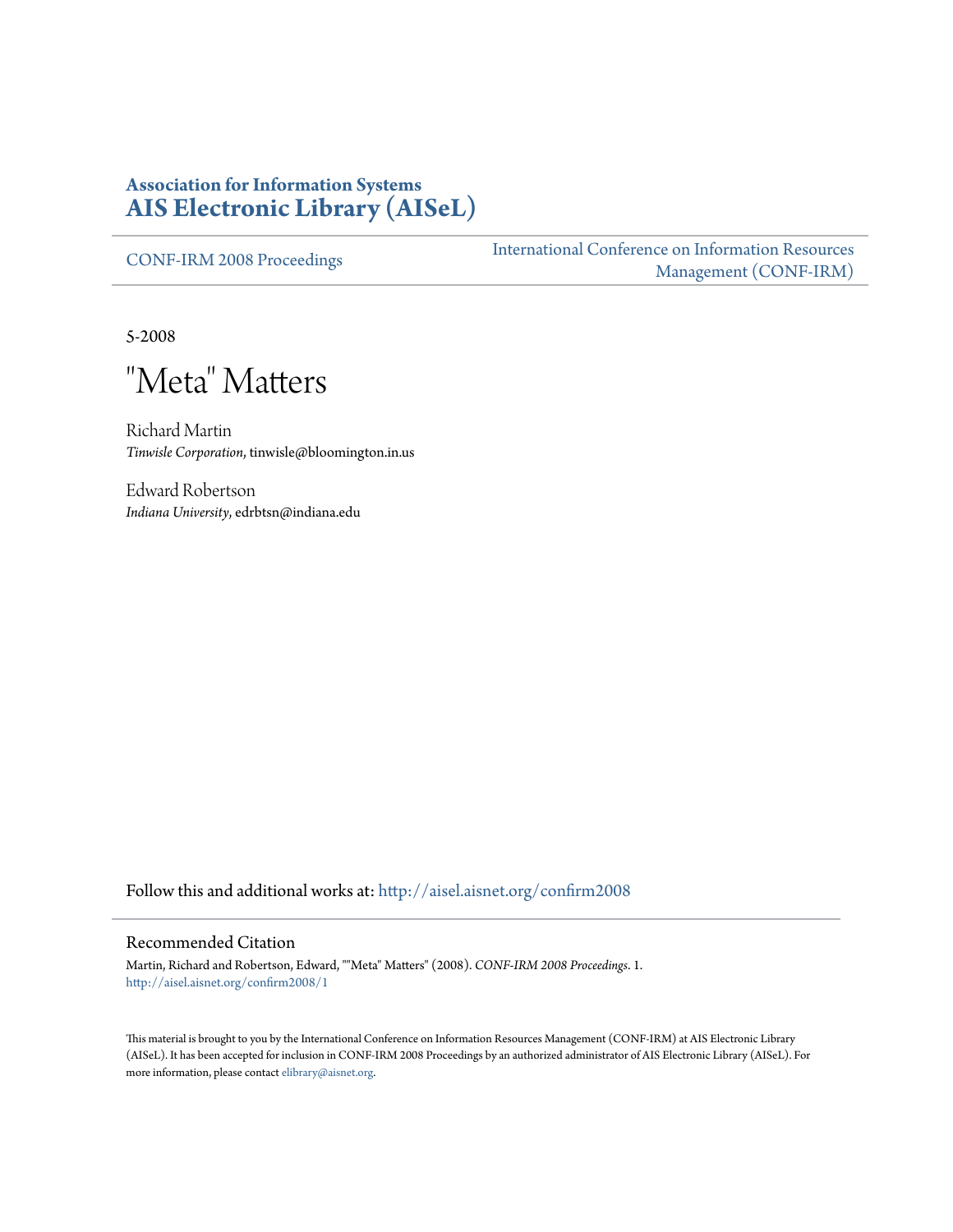# **1F. "Meta" Matters**

Richard Martin Tinwisle Corporation, tinwisle@bloomington.in.us

Edward Robertson Indiana University edrbtsn@indiana.edu

#### *Abstract*

Misunderstandings related to "meta" often cause serious problems in systems engineering. This paper attempts to elucidate some of those misunderstandings, particularly as they apply to systems architectures. It examines how standards can provide discipline and clarity, suggesting how standards themselves must be done without falling into similar "meta" traps.

### *Keywords*

Meta-, Meta-data, Meta-Model, System architecture, Standards, Architecture frameworks, Systems engineering, Modeling, and Information systems.

# **1. Introduction**

A significant barrier to understanding the place of architecture in systems engineering is a massive confusion concerning levels of abstraction with respect to the systems and enterprises we construct. Our focus is on issues of "meta" -- the word itself and how we think about and talk about the various levels of abstraction -- in systems engineering. While "metaness" is but one of many issues in systems engineering and architecture, it is the least understood and hence mostly likely to cause difficulties.

Substantial progress on the harmonization of International Standards related to the architecture of enterprises and systems is dependent upon a clear understanding of abstract models and "meta" representations.

The impact of confusion about and with meta-levels is especially strong in systems architecture and information systems because both deal with things of the mind and "meta" is entirely a mental construction. System and enterprise modeling is abstraction and "meta" characterizes kinds of abstraction. Hence understanding "meta-ness" clarifies both models and modeling, avoiding the meta-skew which happens when abstraction levels are confounded.

#### **2. The "meta-" term**

The dictionary gives several definitions of the prefix "meta-", the relevant one being "more comprehensive, transcending -- used with the name of a discipline to designate a new but related discipline designed to deal critically with the original one (metamathematics)."(Webster's, 2008) A more syntactic definition is "A prefix meaning one level of description higher".(Howe, 2008) In the original Greek, "meta-" meant "behind" or "after", as in the anatomical term "metacarpal". The current use arose because Metaphysics came after Physics in Aristotle's work.

"Meta-" is relative (an order relationship), not a property. This is validated by the occurrence of phrases such as "meta-meta-data". When used with a single term, "meta-" is reflective,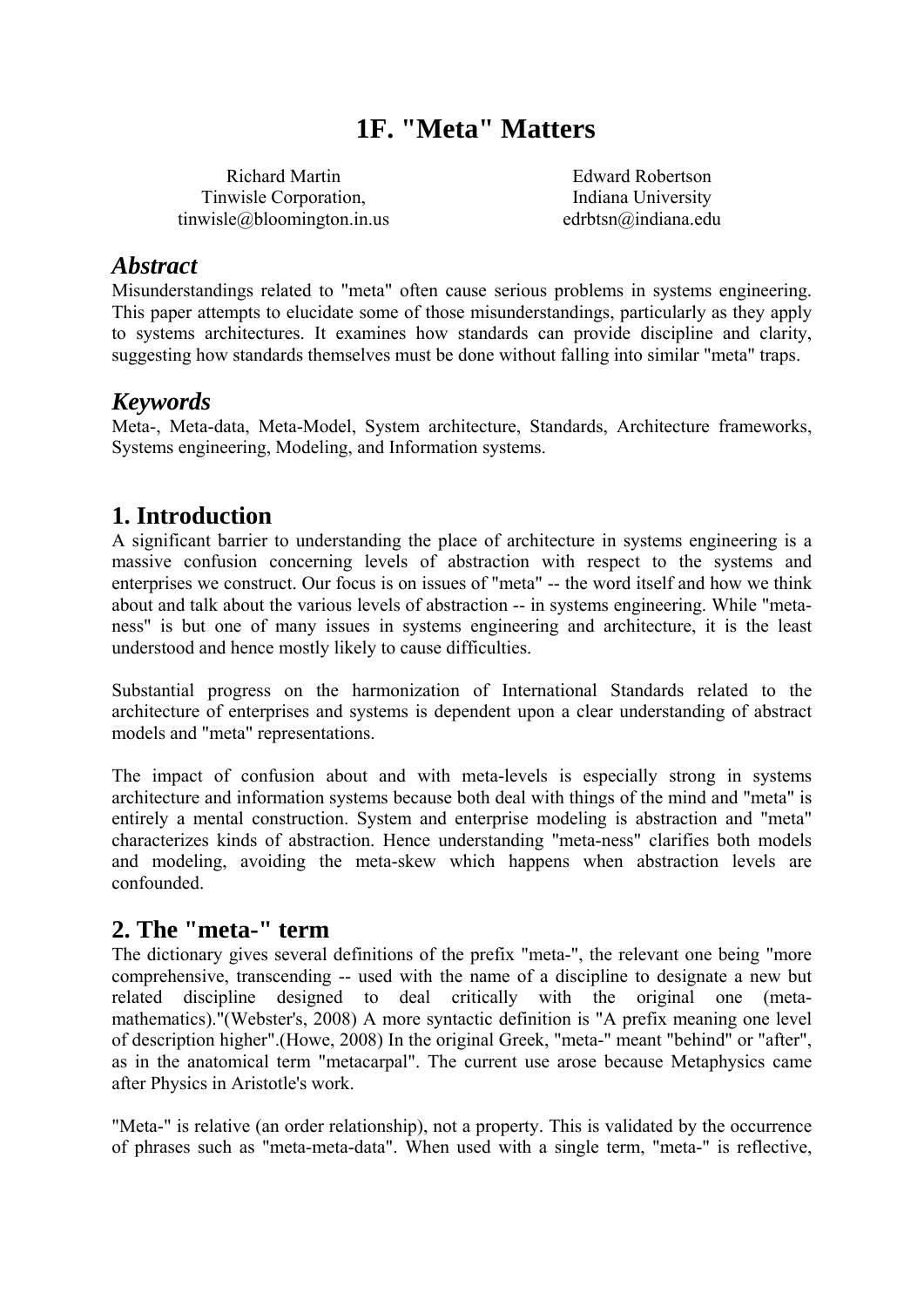with a sense of "about-ness". Thus "meta-X" means "X about X"; meta-data is data about data, meta-language is language about language, and meta-models are models about models.

"Meta-" often has a sense of abstraction. This is related to the fact that reflection often involves abstraction. Thus a meta-model is an abstraction of a family of models.

There are three distinct scales which are sometimes thought of as the "meta-" relationship:

| <i>Abstraction:</i> | abstract                 | $\leftrightarrow$ | concrete                             |
|---------------------|--------------------------|-------------------|--------------------------------------|
| Generalization:     |                          |                   | general $\leftrightarrow$ particular |
| Detail:             | course $\leftrightarrow$ |                   | detail                               |

These three scales are named by one of their extremes; that this name is the top extreme for the first two and is the bottom for the last indicates that we most commonly "look up" Abstraction and Generalization while we "look down" Detail. The first two of these scales are valid expressions of meta-ness while the last is not. In particular, the "meta-" relationship is always many to many, while Detail is always one to many (through decomposition).

Moving to a more abstract meta-level increases uncertainty but decreases volatility, or alternatively stated, increasing the meta-level decreases concreteness but increases stability.

The use "meta" in the vernacular deserves consideration (which cannot fit here) since this usage is at least partially responsible for "meta-" related confusions.

### **3. Meta-data**

Meta-data is a realm particularly rich in issues of "meta-ness". Thus we focus on this realm in our attempt to understand these issues, with the caution that this is only an exemplar and not necessarily the most important source of meta-ness issues.

Meta-data, as noted above, is data about data. There are different ways in which this "aboutness" may happen: data about the occurrence and use of data, about the concepts in data, or about the structure and representation of data. Thus there are three kinds of meta-data. An example of the first kind is the "Dublin Core", the most widely used meta-data standard, which came from the library community and specifies important characteristics of documents, such as creator and publisher. In Geographic Information Systems, meta-data originally recorded the time and means of gathering the data, but sloppy use now characterizes any ancillary data as meta-data. The third kind is most commonly "relational meta-data", the table and attribute names of a relational database. The middle kind is where "meta-" as abstraction and meta as "about-ness" coincide and where meta-data transitions into the data model. These three tiers mirror the ANSI/SPARC hierarchy (see Figure 1).



Figure 1: Kinds of Meta-data Parallel ANSI/SPARC Categories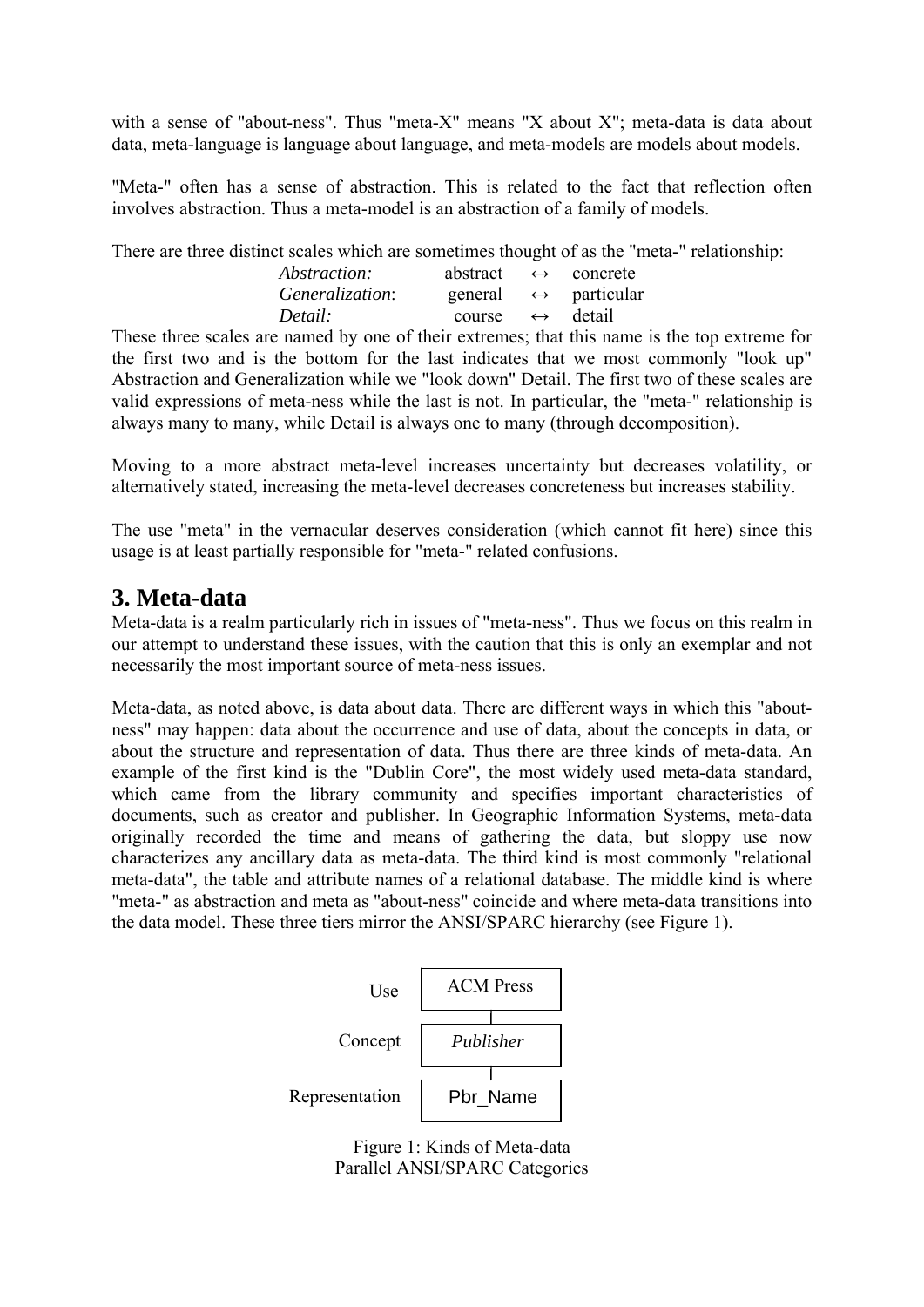# **4. Meta-models, architectures, & frameworks**

System architectures are of course about architecting systems, while frameworks are about architecting the architecture of systems. Thus framework is meta to architecture in the context of a realized system. Architecture is constructed from models and the meta-models are the major components of the corresponding framework.

Good architecture localizes uncertainty by articulating the relationships between form and function. An architectural framework provides containment for artifacts, and implicitly metarelationships.

The architecture/design distinction is relative, like up/down, not like top/bottom. This suggests that architecture is therefore "meta-" to design: architecture is certainly over design in scope, and indeed we commonly use terminology such as "Gothic architecture" to characterize certain design patterns and their manifestations. An enterprise architecture is the (meta-)design for organizing a design process and capturing design artifacts.

The Entity-Relationship (ER) meta-model is itself expressible as an ER model with only three entities, titled ENTITY, RELNSHIP, and ATTRIBT (see Figure 2).



Figure 2: ER Meta-Model for ER Models

This Figure illustrates the reification induced by a meta-level transition, wherein model-level Relationships map to an Entity (that this Entity is named "RELNSHIP" illustrates the terminological pitfalls that line the "meta-" path). Note that IsA does not reify to a Relationship because IsA is not a first-class construct in an ER model. Such reification may retain the same structural characteristic, which is meta to both a concept and its reification. For example, in Model Driven Architecture, Model Object Facility objects are meta with respect to both Platform Independent Model (PIM) and Platform Specific Model (PSM) levels while the PIM level can be meta with respect to the PSM level.

## **5. "Meta-" confusions**

Meta-ness is a very powerful notion, so a miss-understood "meta-" can cause powerful disruptions. This is recognized in a light-hearted manner, as "much hacker humour turns on deliberate confusion between meta-levels,"(Howe, 2008) but where there are jokes there are also serious problems.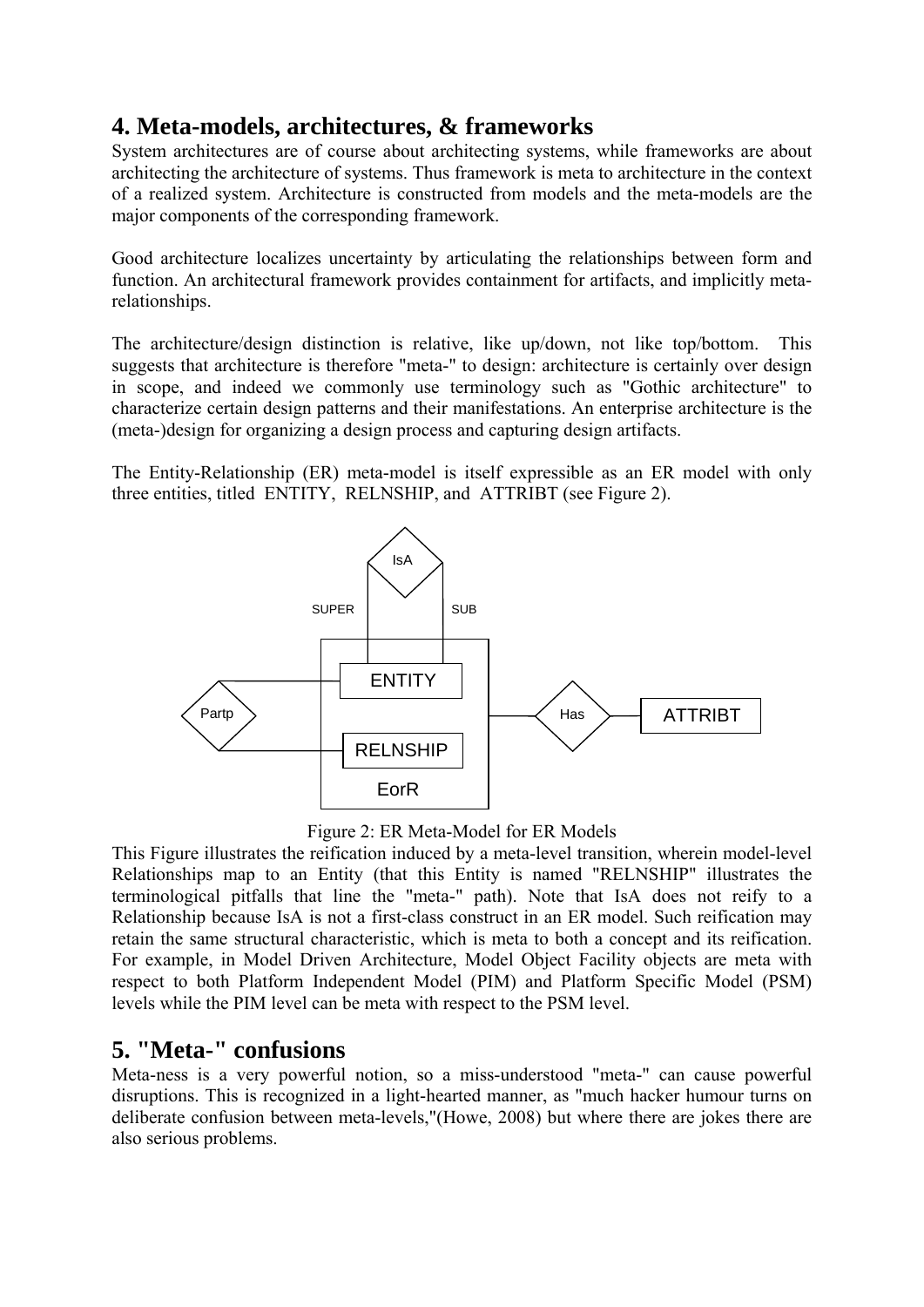"The most common mistake in modeling systems is mixing elements of different levels in the same model,"(Bahill, 2008) for example writing a use case at a high level and a creating a class diagram at a low level. A model which mixes meta-levels, where meta-model characteristics are added to a model, is a major source of confusion because this also mixes internals and externals.

The confusion between "specialize" and "instantiate" is often a major hurdle in modeling. This confusion is cleared up by examining the meta-levels involved: specialize is same-level of abstraction while instantiate is down-level to more concrete.

 $PERSON \rightarrow EMPLOYEE$  (specialization)  $PERSON \rightarrow$  John Smith (instantiation)

Transitions to meta-levels do not necessarily go in parallel. The most striking (and problematic) example here is that an information model may model both data and meta-data, but the presence of that meta-data does not make such a model a meta-model.

Another source of "meta-" confusions is merely misuse of the term. For example, a <META> tag in an HTML document is not a tag about tags but a tag about the document in which it resides -- "<META>" is really an abbreviation for "<METADATA>". The variety of meanings in other contexts adds further confusions.

#### **6. Views & meta-ness**

The notion of View is very general and is "meta-" (in the abstraction sense) to any model, standard, or framework. Views are an essential feature of standards. Most problems with views and meta-ness in standards occur when view considerations incorrectly span metalevels. Views commonly appear in standards corresponding to a projection along some dimension of the underlying framework. (e.g., an *information view* is a projection along the WHAT interrogative in a Zachman framework) but calling one dimension "View" ties this top-level "meta-" characteristic into a lower level.

A view expressed at a particular meta-level projects down to lower meta-levels. Indeed, this is so common a mechanism for expressing views that we do it without being aware that we are doing it. For example, an SQL VIEW is defined on tables but applies to instances.

The meta-levels of views are typically specified as if they are distinct, while the instance levels of these views commonly overlap. For example, in a Zachman frame, a model (metalevel) in the

"What" column will indicate the abstraction of an artifact and the "How" column, a process; but the actual (instance-level) process applies to the actual artifact.

On the other hand, a view projected up a meta-level is very rarely informative or even nontrivial. The upward view from any ER model yields the same meta-ER model, as noted above.

#### **7. Towards a solution**

The problems with meta-ness are human problems. These problems occur in the way we conceptualize and describe. Thus any solutions must address the human thought patterns. The first step is to spread awareness and understanding of the issues relating to meta-confusions. We hope that the analysis we have done above contributes directly to this awareness and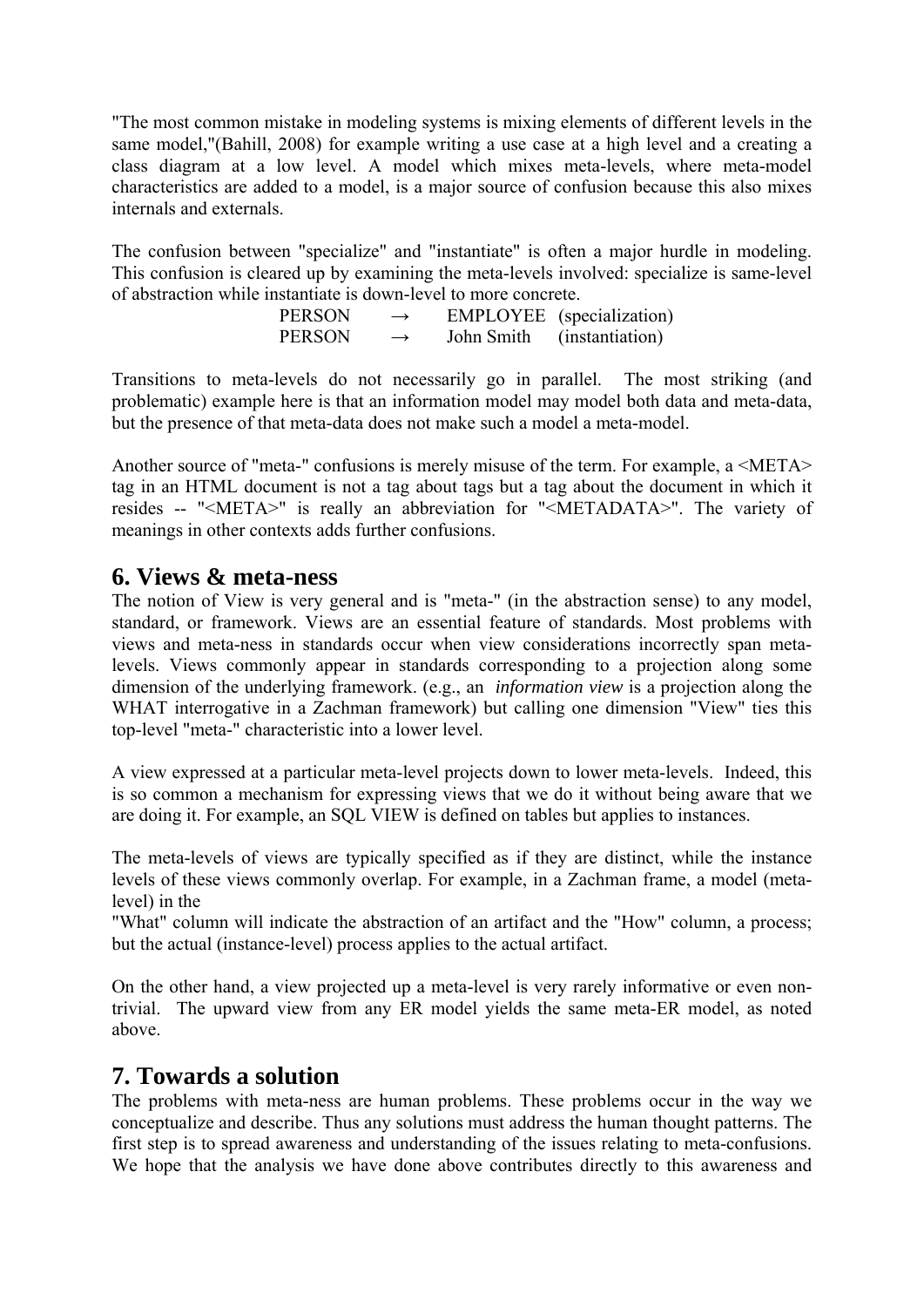understanding. The single most important factor is simple the warning: *Watch out for "meta-" issues*. This appears deficient in specificity, but that it is in fact its greatest value. As we have seen, the meta-monster is a chimera, able to assume different forms. Warning "watch out for the snakes" seems insufficient when someone is subsequently stung by a scorpion.

Perhaps the hardest thing is systems analysis is extracting what the users need from what the users say. Often this is because users freely wander across the "meta-" boundary. Thus care with "meta-" issues can help.

A more powerful tool is found in standards. Standards can and should enunciate general warnings, but having standards writers heed these warnings is much more effective. Several general notions must be manifested in the standards, including:

- To create coherent models, the "meta-ness" of model content must be consistent for all scales of elaboration.
- The usefulness of models to describe collections of systems is relative to coherence across scales of elaboration.
- Standards target different extents of elaboration, with architecture standards focusing on the modeling domain as much as the application domains.
- The higher the meta-level of a standard, the more attention that standard should pay concerning meta-ness issues.

For example, the "Genericity" dimension of ISO 15704 reflects a meta-model characteristic, in that a Generic, Partial, or Particular view (that is, a slice through the model space along one coordinate of the "Genericity" dimension) is a complete and coherent framework (in the Zachman sense) with a degree of specificity appropriate to that coordinate. A slice along a coordinate of another dimension, say the Information View within the Model View dimension, does not produce a framework but merely a collection of artifacts with comparable content but differing in specificity. Therefore, a Model View view exhibits internals of a framework or set of frameworks. ISO 19440, which presents a Generic model, reflects a solution to this problem.

A model, once in operation, is fixed and its "metas" are irrelevant to that operation. Thus the Operation Phase of ISO 19439 contains no Generic or Partial models. But when standards dictate that "metas" must be considered, changes are required to be made at the design level rather than "on-the-fly".

In January 2008, the ISO TC184/SC5/WG1 participated in the 2008 workshop of the International Council on Systems Engineering (INCOSE) with the objective of gathering input for standards revisions. The draft report resulting from this workshop includes statements such as "We must distinguish the life-cycle through which the architecting happens from the life-cycle of the architected system; standards need to address both."<sup>1</sup> The requested distinction is one of "metas".

<sup>&</sup>lt;sup>1</sup> As this papers goes to press, the INCOSE report is still in draft form.